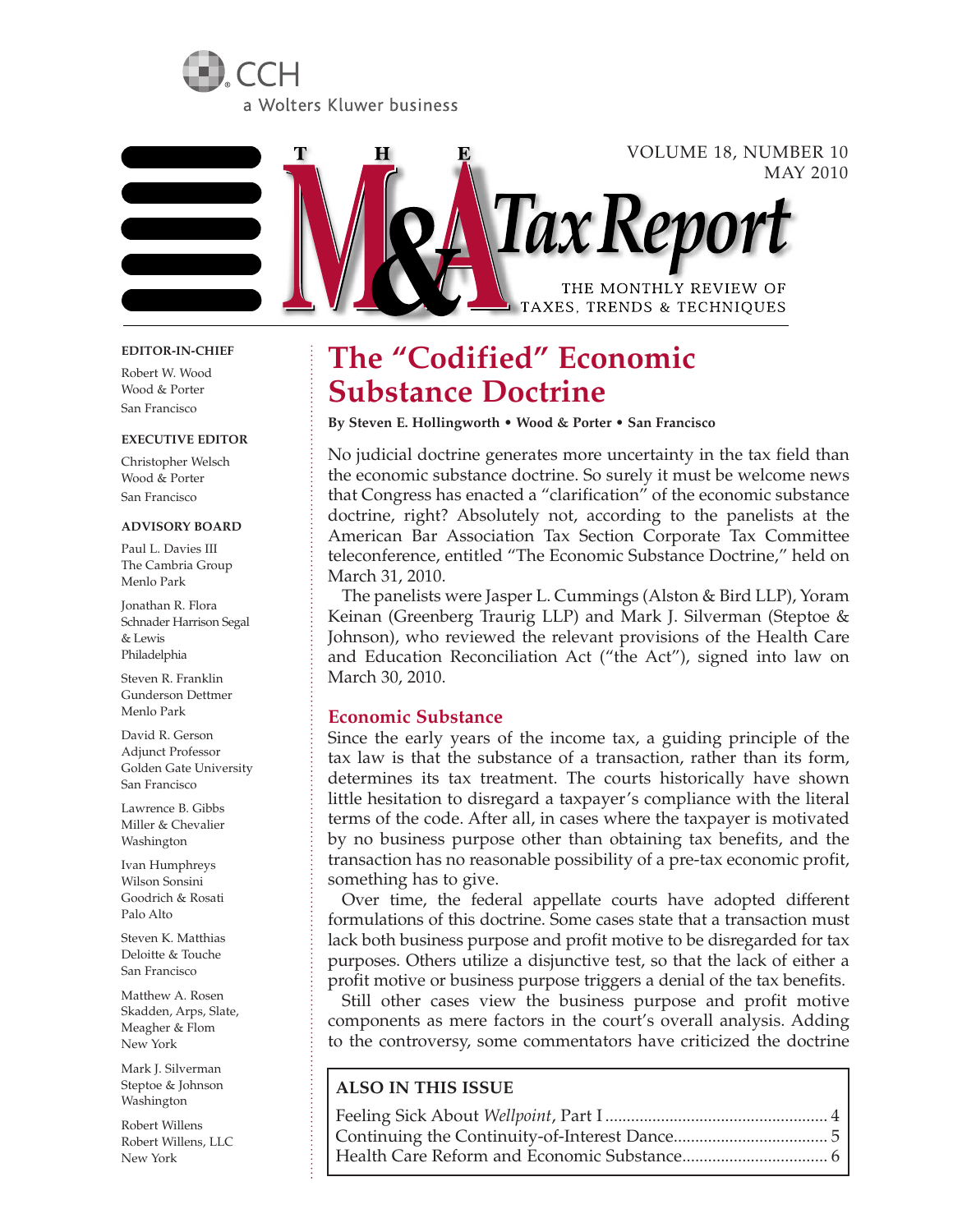as adding greater uncertainty and complexity to an already Byzantine tax code. But in spite of these disputes and differing formulations, the economic substance doctrine is generally considered to be firmly established.

# **Funny New Statute**

Mark Silverman began by reviewing the newly enacted Internal Revenue Code Section ("Code Sec.") 7701(o). This section attempts to resolve the perceived conflict among the courts. Code Sec. 7701(o) provides that economic substance for income tax purposes requires both a meaningful change in the taxpayer's economic position (apart from tax benefits) *and* a substantial nonfederal income tax purpose for the transaction.

The failure to satisfy either one of these two prongs or "any similar rule of law" will trigger penalties equal to 20 percent of the disallowed tax benefits. The penalty increases to 40 percent if the relevant facts affecting the tax treatment



violation of federal copyright law and is strictly forbidden without the publisher's consent. No claim is made to original governmental works; however, within this product or publication, the following are subject to CCH's copyright: (1) the gathering, compilation, and arrangement of such government materials; (2) the magnetic translation and digital conversion of data, if applicable; (3) the historical, statutory, and other notes and references; and (4) the commentary and other materials.



**Sign Up Here...** CCHGroup.com/Email/Journals

are not disclosed on the return. *No* exceptions to the penalty are available. That should get your attention!

# **Scope of New Rules**

The new rules are effective immediately for transactions entered into after March 30, 2010. What Code Sec. 7701(o) does not do, however, is clearly define the scope of transactions to which it is intended to apply. That seems to be the fundamental challenge in dealing with the statute.

As Mr. Silverman was quick to point out, Code Sec.  $7701(0)(1)$  expressly states that it applies only when the economic substance doctrine is "relevant." For this purpose, relevance is determined in the same manner "as if this subsection had never been enacted." The explanation from the Joint Committee on Taxation indicates that Code Sec. 7701(o) should be construed as an *addition* to existing law, not as altering or supplanting any other rule.

Therefore, the panelists concluded that the Act does not actually codify the economic substance doctrine itself. Rather, it codifies a precondition to a taxpayer's escaping the doctrine, once it has been determined to be applicable.

## **Exceptions to Economic Substance Doctrine**

The statute provides only one explicit exception. For individuals, the statute applies only to transactions entered into in connection with a trade or business or an activity engaged in for the production of income. The legislative history suggests, however, that the statute may have a narrower application than is apparent from its literal terms.

In fact, Jasper Cummings directed our attention to the Joint Committee's Technical Explanation, which indicates that Code Sec. 7701(o) was not intended to disallow tax benefits if the realization of those benefits is "consistent with the Congressional purpose or plan that the tax benefits were designed by Congress to effectuate." Accordingly, we can expect to see more disputes about the "intent" or "purpose" of the tax code or regulations. Taxpayers will need to dig into the legislative history and analyze each case in light of that history.

A third exception mentioned in the Technical Explanation is for "certain basic business transactions that under longstanding judicial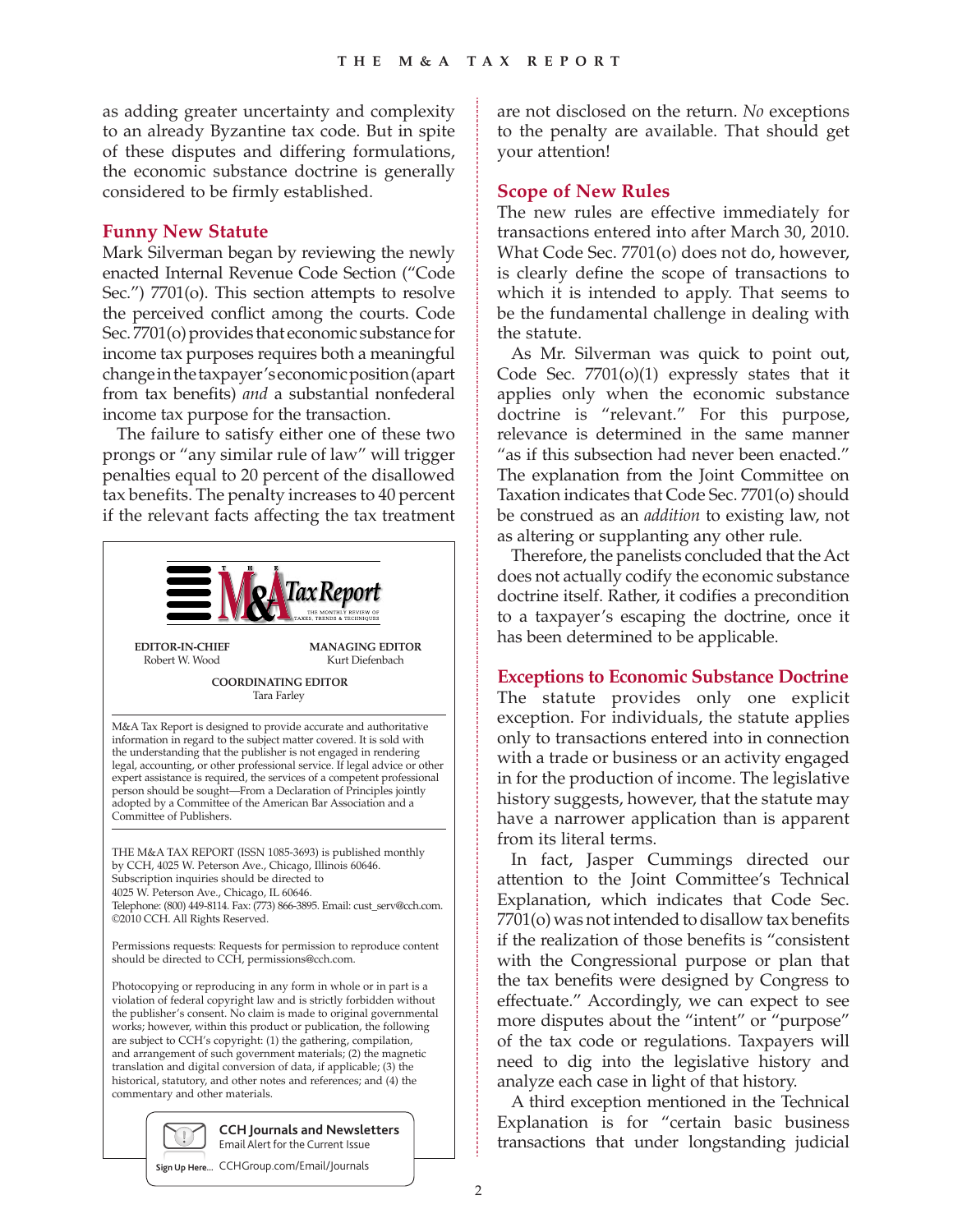and administrative practice are respected." The report provided the following nonexclusive list:

- The choice between capitalizing a business enterprise with debt or equity
- A U.S. person's choice between utilizing a foreign corporation or a domestic corporation to make a foreign investment
- The choice to enter a transaction or series of transactions that constitute a corporate organization or reorganization under Subchapter C
- The choice to utilize a related-party entity in a transaction, provided that the arm'slength standard of Code Sec. 482 and other applicable concepts are satisfied

Mr. Cummings expressed some surprise at this list. Indeed, the use of debt and foreign subsidiaries can have substantial tax sheltering effects, and transactions with related parties are frequent sources of controversy. But time will tell what happens next.

## **Expected Effects of Codification**

At the conclusion of the presentation, Mr. Silverman briefly discussed the effect of the statute on transactions that seem to fall under the literal terms of the statute. His first example referred to *Cottage Savings Ass'n* [SCt, 91-1 USTC ¶50,187, 499 US 554]*,* a seminal Supreme Court case. There, financial institutions exchanged mortgage portfolios and recognized tax losses in transactions that were motivated solely by tax considerations.

If Code Sec. 7701(o) were to apply to these facts, what would be the result? The transactions appear to fail the economic substance test. After all, they had no profit or nontax business motive. Still, the panelists all agreed that the holding of *Cottage Savings* should remain valid after codification of the economic substance doctrine.

The reason is that the ability to claim losses is already highly restricted by numerous code and regulatory provisions. Mr. Cummings argued that any area in which tax benefits are limited by specific, constricted rules should not be subject to the economic substance doctrine. This analysis may explain why the Joint Committee on Taxation included related-party transactions in its list of business transactions that should be respected, since these transactions are closely regulated by existing anti-abuse rules set out in Code Sec. 482.

Code Sec. 7701(o) will certainly be the subject of litigation, and the scope of its application hopefully will be more precisely delineated. Mr. Cummings encouraged practitioners to help the courts fashion workable rules that would clarify the exceptions to the economic substance doctrine.

# **How Will the IRS Apply It?**

As a practical matter, the panelists fear that an IRS auditor reviewing a transaction that appears to lack profit and business purpose will assume that Code Sec. 7701(o) and related penalties should apply. Skipping the "relevance" precondition to the application of that section would seem to be over-reaching. Yet the panelists cautioned that the strict liability penalty applies not only to transactions that fail the economic substance doctrine, but also "any similar rule of law."

Taxpayers can expect the IRS to assert a broad interpretation of what constitutes a "similar" rule, perhaps including step transaction, sham transaction and other judicial doctrines. Defending an audit may be an increasingly daunting task.

### **Future Guidance?**

The panelists identified a number of other ambiguities in the statute that hopefully will be clarified in future regulations. First, the question may arise as to who is the relevant "taxpayer" that must satisfy the business purpose and profit motive conditions. This issue can be expected, for example, in cases involving partnerships or members of affiliated groups.

Second, the first prong of the economic substance test requires a "meaningful" change to the taxpayer's economic position. How meaningful is meaningful? Similarly, the requirement that the present value of the "reasonably expected" pre-tax profit must be "substantial" in relation the present value of the expected net tax benefits provides little guidance as to the minimum ratio that would be acceptable. However, it is clear from the Joint Committee Technical Explanation that Code Sec. 7701(o) does not require (much less establish) a minimum return that will satisfy the profit-potential test.

## **Conclusion**

The codification of the economic substance doctrine has done little to clarify this extremely